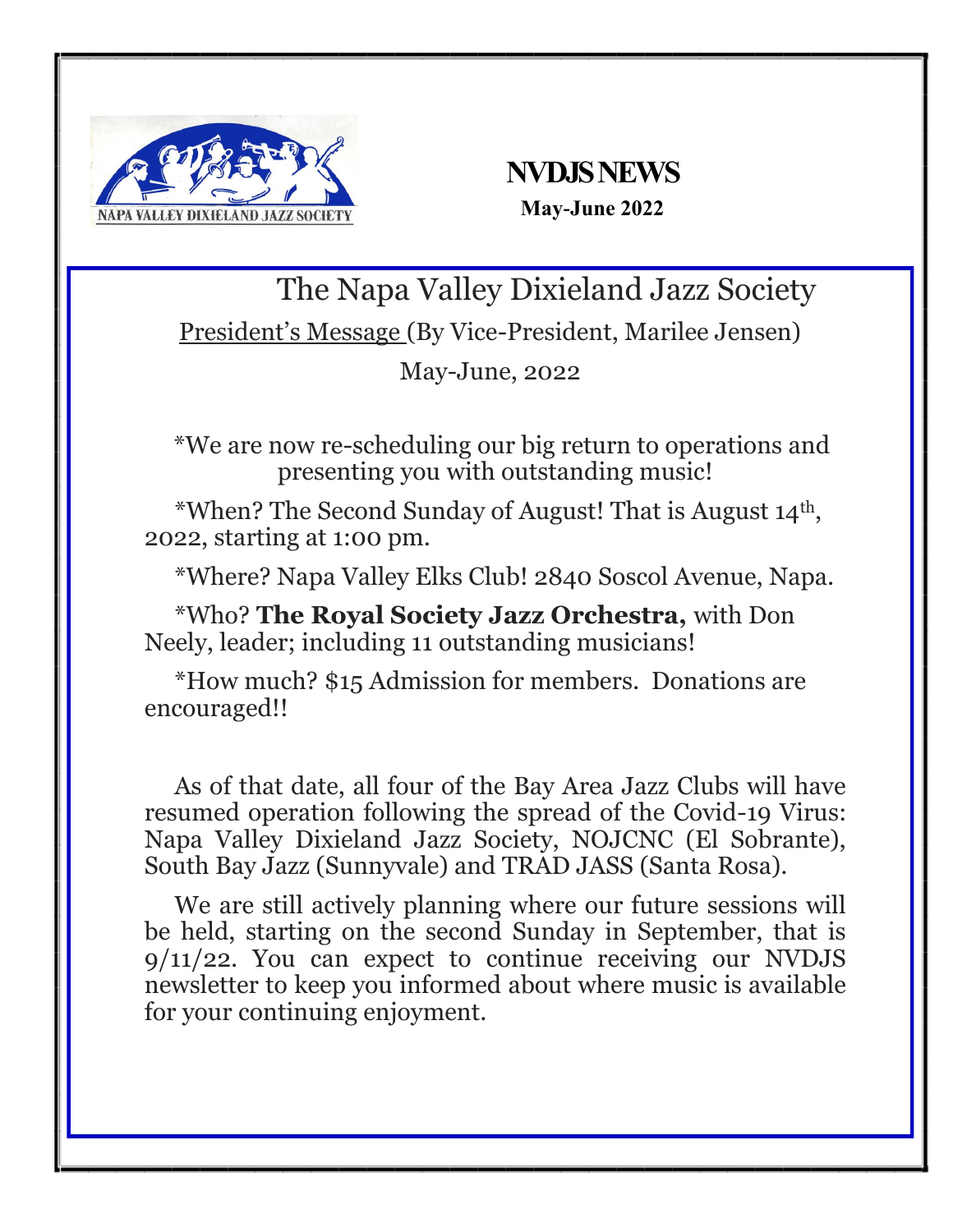# **Page 2**

# **Royal Society Jazz Orchestra August 14, 2022**

### **ROYAL SOCIETY JAZZ ORCHESTRA**

 For more than 40 years the RSJO has been a part of the San Francisco Trad Jazz scene and has established itself as one of the premier purveyors of "Hot Dance and Early Swing" of the 1920's and early 30's. In the late 70's and early 80's it regularly performed at Turk Murphy's famous Earthquake McGoons in SF. The mission of the RSJO has been to present the early big band music of the "Jazz Age" in a stylistically authentic way and yet maintain its' uniqueness as a performing group.

While the group does play "transcriptions" of various bands of the period it is also replete with original arrangements and songs done in the style of that golden era. The musicians are encouraged to do their best to eschew modern influence in their solo styles in order to maintain that vintage sound. Likewise, the vocals are also done in an authentic style by Carla Normand, Frederick Hodges, and Don Neely.

 The RSJO has played many of the trad jazz festivals (and a few modern ones as well) around the country as well as many prestigious events in and around San Francisco. For a unique treat be sure to see Don Neely's Royal Society Jazz Orchestra.

 CARLA NORMAND, VOCAL; DON NEELY, REEDS, VOCAL; DICK MATHIAS, REEDS; BOB EMBRY, REEDS; JUSTIN AU, TRUMPET; NOEL WEIDKAMP, TRUMPET; BRANDON AU, TROMBONE; FREDERICK HODGES, PIANO, VOCAL; CLINT BAKER, TUBA; STEVE APPLE, DRUMS; DIX BRUCE, BANJO.

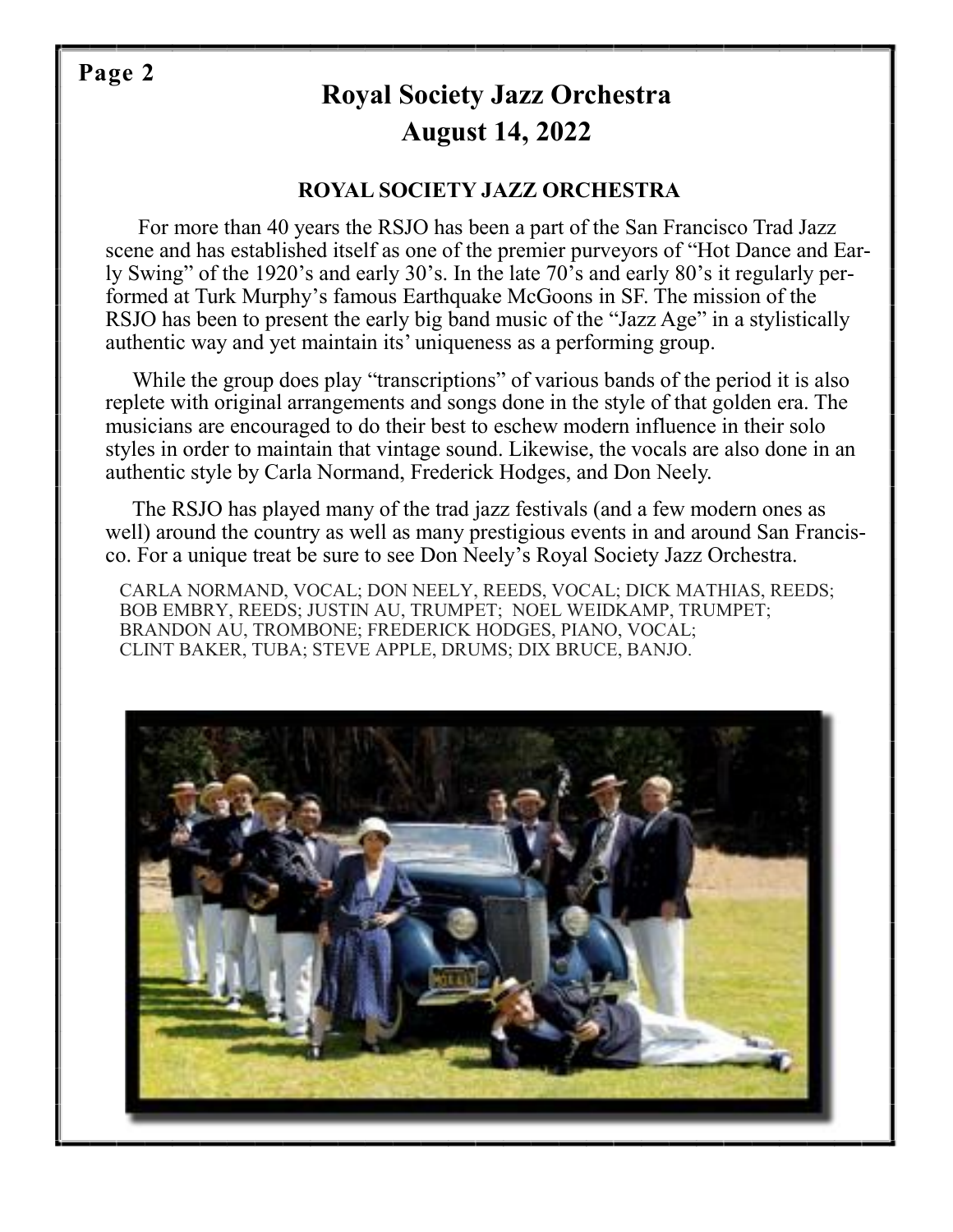# **Jazz Club Information**

 **The Napa Valley Dixieland Jazz Society** is a non-profit organization founded to encourage an appreciation of and education in Traditional, Dixieland, Ragtime and Swing.

 **Officers**: President, Linda Stevens; Vice-President, Marilee Jensen; Treasurer, Marilee Jensen; Secretary, Lee Campbell.

 **Board of Directors:** Linda Stevens, Marilee Jensen, Lee Campbell, Phil Cartwright, Jack Harford, Don Robertson, Joy Waite.

 **Other Positions:** Don Robertson, Membership and Newsletter Circulation Manager; Joy Waite, Publicist.

# **Jazz Clubs**

#### **1st Sunday**

TRAD JASS of Santa Rosa meets at the Moose Lodge, 3559 Airway Drive, Santa Rosa, 1:00-5:00 pm. Members, \$12; other clubs, \$12; public, \$15.

June 5: Don Neely's Rhythm Aces

### **2nd Sunday**

The Napa Valley Dixieland Jazz Society: Currently on hiatus but resuming 8/14/2022. **3rd Saturday**

Friends of Jazz: Danville Grange Hall. 743 Diablo Road, Danville CA. 1:00 - 4:00 pm June 18: Devil Mountain JB or Fog City Stompers or some of each!

#### **3rd Sunday**

New Orleans Jazz Club of Northern California meets at the Elk's Lodge, 3931 San Pablo Dam Rd., El Sobrante, 1:00-5:00 pm. Members, \$8; other clubs, \$10; public, \$12.

June 19: Toot Sweet Jazz Band

#### **4th Sunday**

South Bay Trad Jazz Society meets at the Elks Lodge, 375 N. Pastoria Ave., Sunnyvale. 1:00-5:00 pm. Admission is free at this time but donations are encouraged.

June 28: Silicon Gulch Jazz Band



**Pre-Pandemic photo of Don Robertson and Linda Stevens in Grant Hall at the Veterans' Home in Yountville.**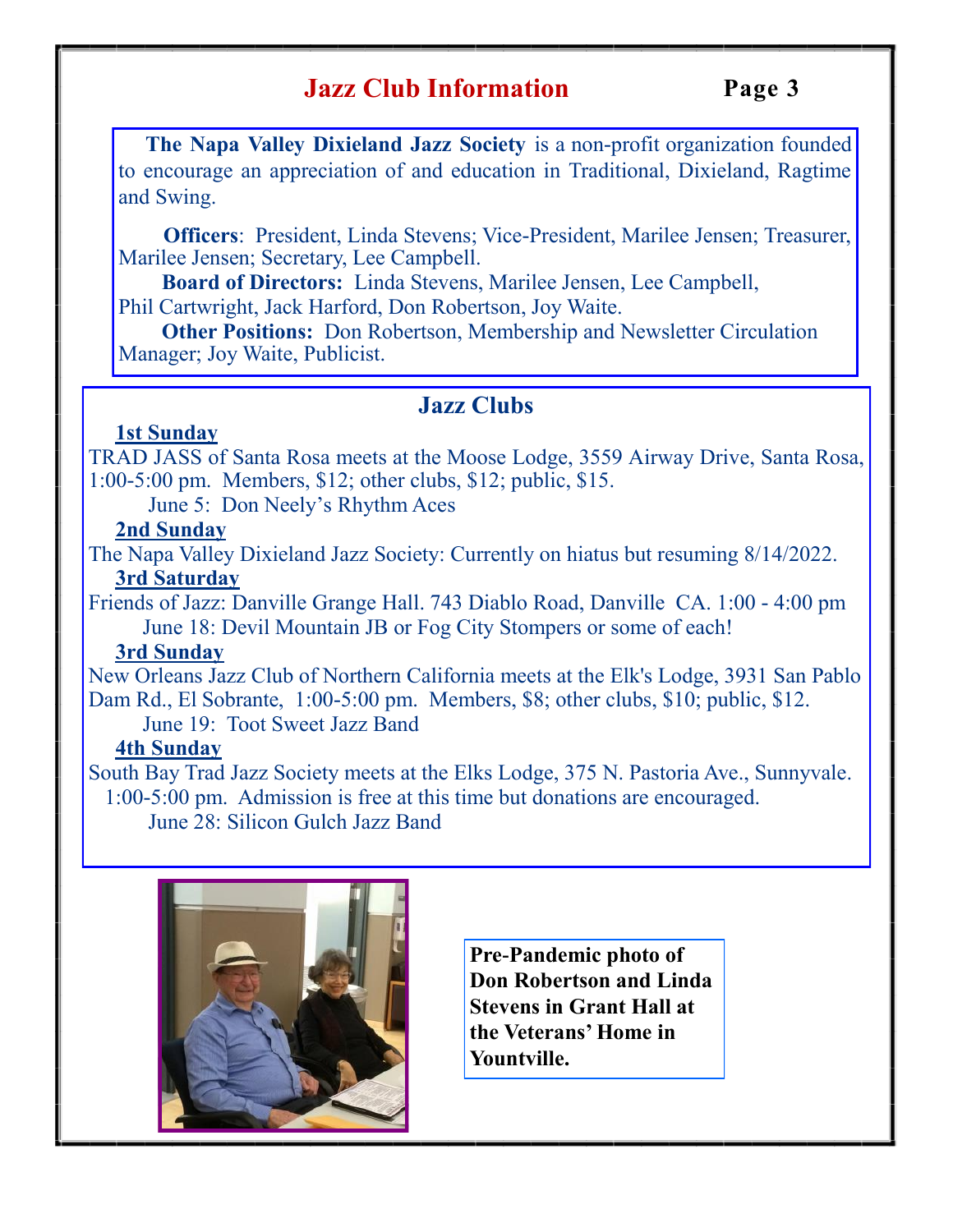# **Membership Page 4**

## **THE NAPA VALLEY DIXIELAND JAZZ SOCIETY MEMBERSHIP**

 We plan to resume our regular schedule of operations on August 14, 2022. In the meantime, we are discussing the appropriate dues structure for 2022 based upon the number of concerts we will sponsor. The info below will be modified to coincide with our concert schedule.

**Standard Membership:** Single -- \$40.00/year Couple -- \$70.00/year **Contributing Membership:** Single -- \$125.00/year Couple -- \$200.00/year

|                                   | <b>Monthly Admission</b>                          |  |
|-----------------------------------|---------------------------------------------------|--|
|                                   | NVDJS Members: \$15.00 Other Jazz Clubs: \$17.00  |  |
|                                   | Other Guests: \$20.00 Youth (12-18 years): \$3.00 |  |
| <b>Contributing Members: Free</b> |                                                   |  |
| Children: Free                    |                                                   |  |
|                                   |                                                   |  |
|                                   |                                                   |  |
|                                   | Name                                              |  |
|                                   |                                                   |  |
|                                   | Address                                           |  |
|                                   |                                                   |  |
|                                   | Telephone: Email:                                 |  |
|                                   |                                                   |  |
|                                   |                                                   |  |
|                                   | Make out check to NVDJS and mail to:              |  |
|                                   | NVDJS, 145 Merner Drive, Windsor, CA 95492-9102   |  |
|                                   |                                                   |  |
|                                   |                                                   |  |